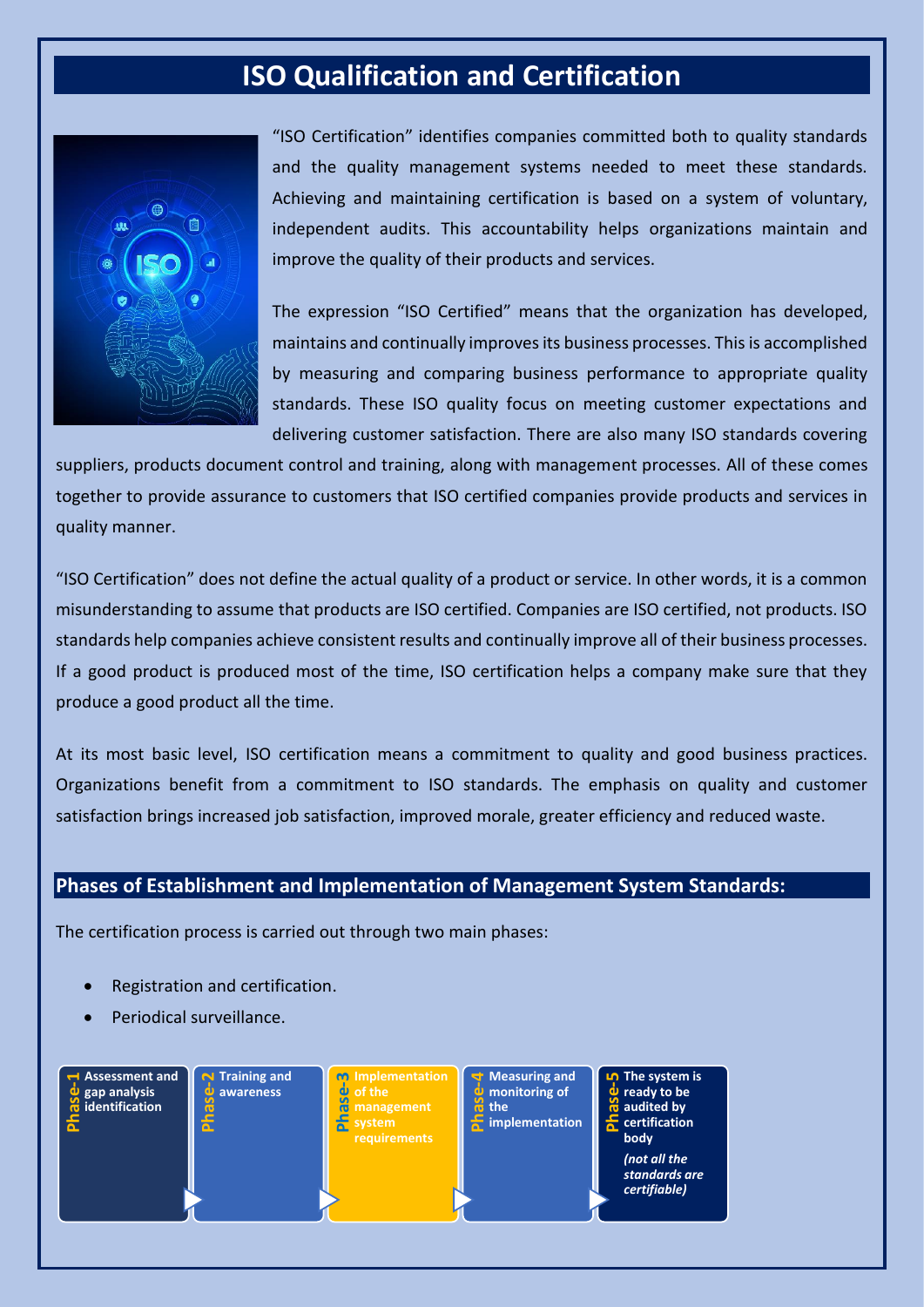## **Why PetroSafe?**

The primary tool for achieving and maintaining ISO certification is continuous improvement. This approach is used to refine products, services and processes. The result is ongoing, step-by-step improvements that lead to major improvements in key business areas.



With PetroSafe by your side, be sure that you will be

guided to apply the standard with minimum challenges and maximum benefits.

- We help you identify the best applicable methodologies to apply the best strategy to achieve your expected goal.
- Our consulting team is always leading the way as one of yours.
- Loyalty, respect and confidentiality are our values.
- We are always up to date with the National / International Management System / Performance standards.

## **Types of ISO certification provided by PetroSafe:**

**ISO 9001:** is a quality management system (QMS) which gives organizations a systematic approach for meeting customer objectives.

**ISO 14001:** is an environmental management system (EMS) which provides a system for measuring and improving an organization's environmental impact.

**ISO 45001:** is an occupational health and safety management system (OHSMS) which provides a system for measuring and improving an organization's health and safety impact.

**ISO 27001:** is an information security management system (ISMS) which helps organizations to protect their information in a systematic and cost-effective way.

**ISO 20001:** is a service management system (SMS) which specifies requirements for planning, establishing, implementing, operating, monitoring, reviewing, maintaining and improving an SMS. The requirements include the design, transition, delivery and improvement of services to fulfill agreed service requirements.

**ISO 22001:** is a food safety management system (FSMS) which helps organizations to control food safety hazards in order to ensure that food is safe at the time of human consumption.

**ISO 50001:** is an energy management system (ENMS) which provides a system for implementing a standard to allow organizations to establish a system to continually improve its energy performance.